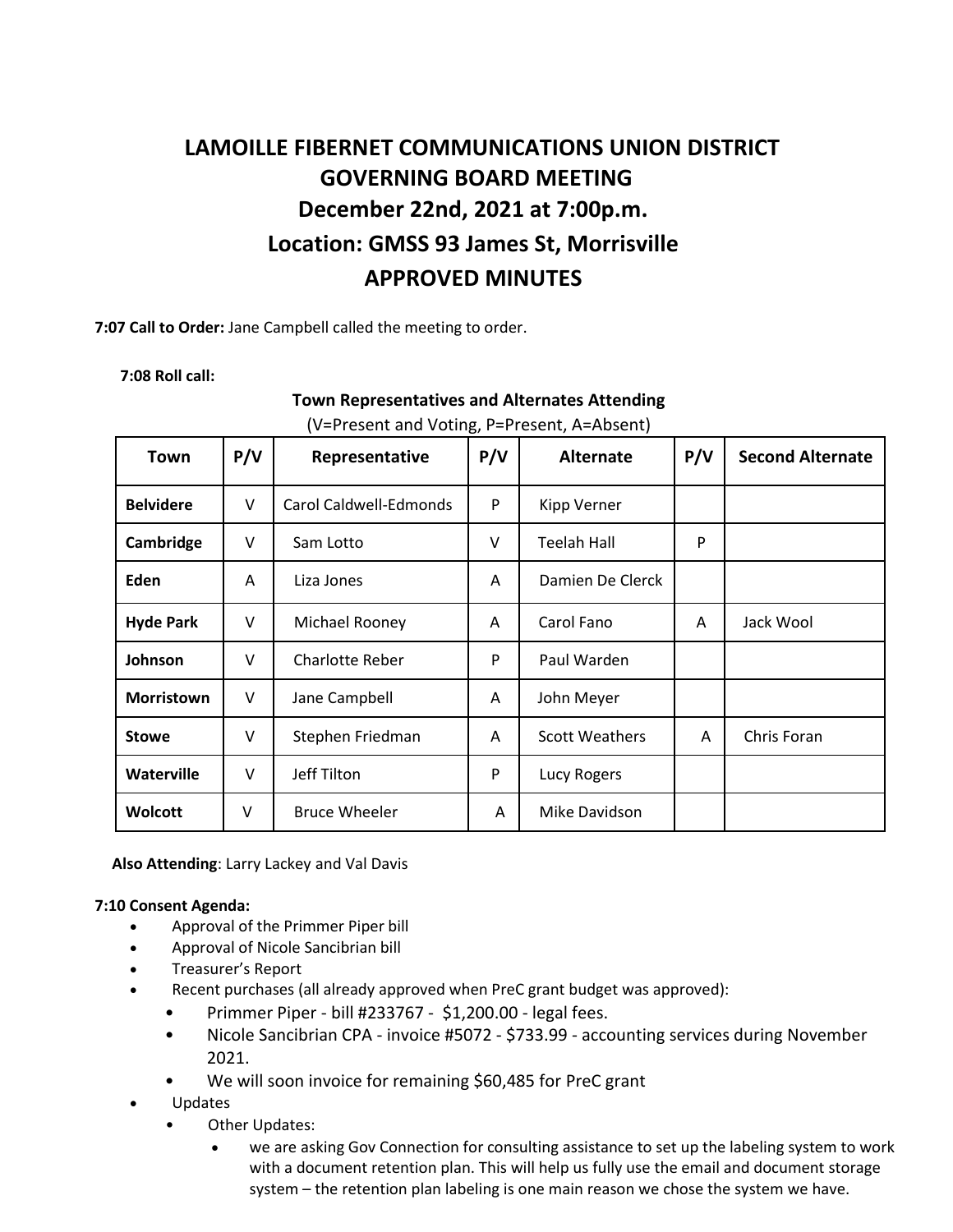• this may not be the time to submit a ReConnect grant; we don't have the info and we don't have the matching funds we'd thought we did.

Michael Rooney moved to accept consent agenda, Stephen Friedman seconded. All voted in favor.

**7:11 Approval of minutes from Nov 17th:** Jane recommended changes to the 11/17/21 minutes to:

- show more detail in our thought processes about decisions being made
- clarify that the MOU is with Northwest
- show that approving Val as VCUDA alternate was in consent agenda
- correct spelling of Damien's name
- note that all recent purchases were part of budgets already approved by the governing board
- show that all agreed to leave the fiber purchase specifics up to Val, Larry and Michael
- show that the budget changes mentioned were since the last version the board had seen
- note that Sam and Michael were to give input for Val on the policies, not to be the ones finalizing the policies
- the Elmore Selectboard presentation was about joining Lamoille FiberNet
- clarify that Val was included in the Executive Session
- clarify that the legal review changes were to be incorporated into the NWCUD MOU.

Paul Warden made a motion to accept the minutes as revised. Michael Rooney seconded. All voted in favor. Minutes approved.

**7:20: Renting office space in Morrisville:** Val advised that he has found an office in Morrisville in the old post office. The rent is \$650 per month. After discussion the board decided that it would be good to have a dedicated LFCUD office for meetings and work. Also the presence of a sign in the community would help to increase public awareness of LFCUD and provide some sense of legitimacy to our organization. The board decided that one year made more sense initially so the lease termwill be one year. It was noted that the 2022 budget likely has enough funds to cover the lease expense, and Stephen Friedman made the motion to amend the budget to provide sufficient funds to establish an office in the old post office in Morrisville at \$650/month, plus the cost of an internet connection plus the cost of secondhand furniture, authorizing Executive Director Val Davis to sign the lease. Jeff Tilton seconded. All voted in favor.

**7:34 Elmore joining LFCUD** The Town of Elmore Selectboard voted in favor of joining LFCUD. We received the declaration letter. Larry Lackey made note of the fact that we have to put together a universal service plan to reach all addresses connected to the grid. LFCUD should receive the lion's share of State funding for Elmore as the majority of road miles are in the LFCUD coverage area. A small section of Elmore will be served by NEK BB as they are on Hardwick Electric. After discussion by the board, Michael Rooney made the motion to accept Elmore into Lamoille FiberNet CUD. Seconded by Carol Caldwell-Edmonds. All voted in favor. Motion passed.

**7:37 Update – Other communities are interested in joining LFCUD:** Val updated the Governing Board about conversations he is having with other communities interested in joining LFCUD. Val will be presenting to them on Jan  $13<sup>th</sup>$  and the Partnership Task Force will be looking into the benefits and drawbacks of adding each community. PTF will make recommendations to the Governing Board after the Jan 4<sup>th</sup> PTF meeting.

**7:44 Clarify authority of our VCUDA reps and alternates**: Jane noted that during our previous Executive/Finance Committee meeting, it had come to light that we need clarification on the authority of our VCUDA reps: Jane Campbell, Michael Rooney and Val Davis. Val recommended that when a decision might have financial impact on the LFCUD that the decision needs to be approved by the board. For operational VCUDA board issues (voting for officers, etc.) no board approval is required. Carol